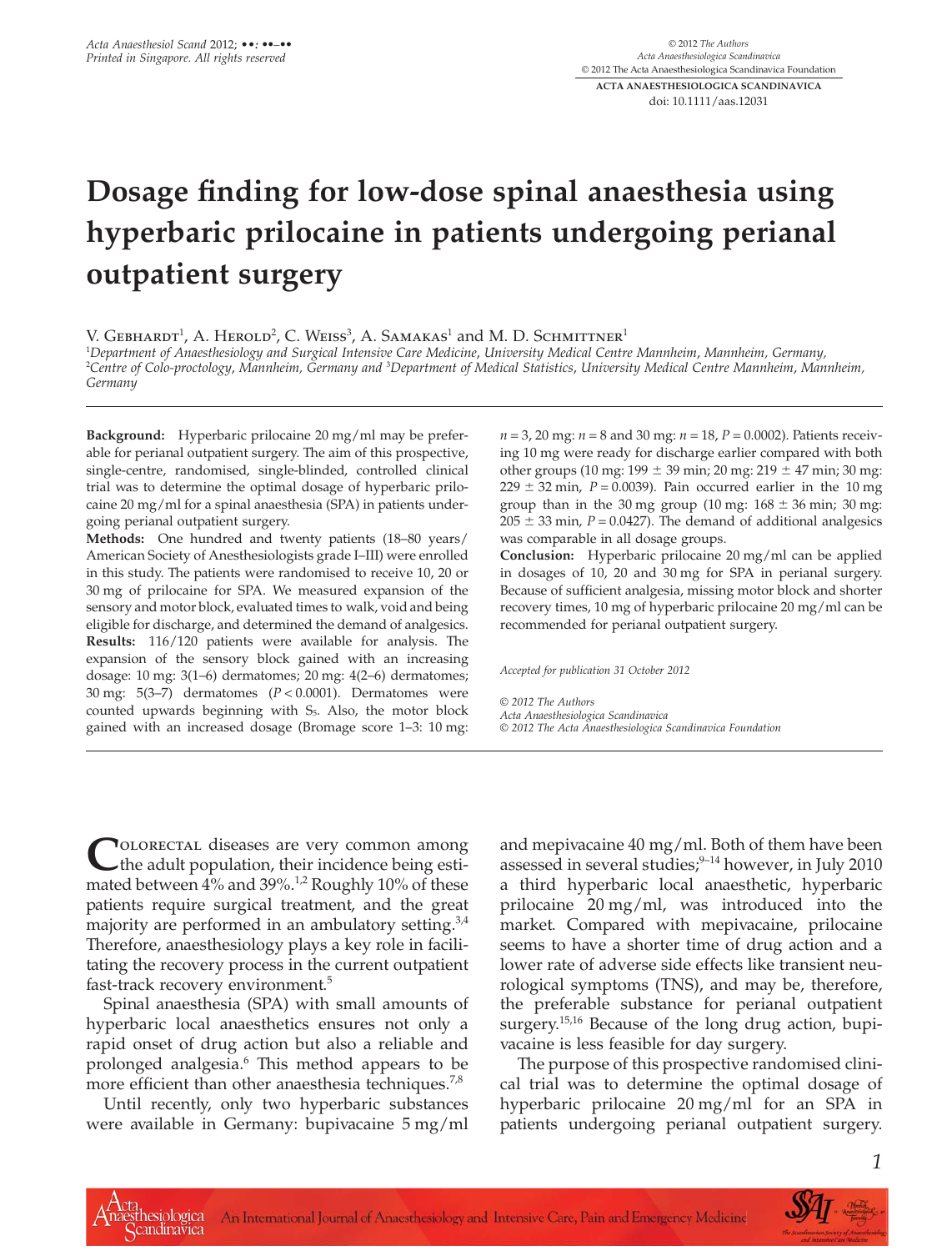Following our hypothesis, the 'optimal' dosage of a hyperbaric substance is defined by a sufficient analgesia during the operative procedure, the absence of a motor block, a minimum length of stay in the clinic due to a fast recovery time and a lower occurrence of side effects such as urinary retention.

# **Methods**

In this study, the 'Sensory block: number of anaesthetised dermatomes counting from the  $S_5$  segment upwards, measured pre-operatively' was chosen as the primary end point. In addition to a pain-free procedure as the major claim of an anaesthesia, the second outcome parameter was defined as the 'time until discharge', representing an optimised working process as well as an increased comfort for our patients.

Sample size calculation has been performed before the study has started by SAS procedure PROC POWER based on the quantitative outcome variable 'Sensory block: number of anaesthetised dermatomes counting from  $S<sub>5</sub>$  upwards, measured pre-operatively'. We assumed in propose that a difference of one dermatome between two groups should be clinically relevant. Assuming a standard deviation of 1.5 (based on experiences with earlier studies of our group), alpha = 0.05 and a power of 0.80, we obtained a total sample size of  $n = 38$  for each group. Thus, we included 40 patients per group at the beginning of the study.

After obtaining the approval from our local ethics commission (Medical Ethics Commission II, Faculty for Medicine Mannheim, Germany, Nr: 2010-303N-MA) and international registration on http:// www.isrctn.org (Nr: 95628829), 120 patients were enrolled into this prospective, single-centre, singleblinded, randomised, controlled clinical trial. From December 2010 until May 2011, verbal and written information was provided to each of the 120 patients before informed written consent was obtained.

# *Inclusion and exclusion criteria*

All patients (male/female, American Society of Anesthesiologists physical status I–III, age: 18–80 years) undergoing perianal outpatient surgery were eligible for the study. Exclusion criteria were general contraindications to SPA as well as allergies against diclofenac, metamizole, paracetamol or piritramide. The study protocol permitted the use of general anaesthesia in the case of unsuccessful performance of SPA and incomplete sensory block, resulting in exclusion from the study.

# *Patients and procedures*

Before the scheduled operation, all patients were interviewed by an anaesthetist. They received no oral pre-medication. Upon arrival in the day surgery centre, all 120 patients were equally randomised to receive a SPA with 10, 20 or 30 mg, resulting in a volume of 0.5, 1.0 or 1.5 ml of hyperbaric prilocaine 20 mg/ml. Randomisation was made by drawing lots for every single patient out of 120 lots. Venous cannulation with a 20-G peripheral needle was performed in all patients, and infusion with a maximum of 500 ml balanced crystalloid solution (Deltajonin®; AlleMan, Rimbach, Germany) was started. Electrocardiography, noninvasive blood pressure and oxygen saturation were monitored at 5-min intervals throughout the operation (Solar8000®, GE Healthcare, Munich, Germany). Perioperative anaesthesia-related side effects were recorded by a study nurse. Anaesthesia and surgery times were determined according to the German Society of Surgery and the German Society of Anaesthesiology.<sup>17</sup>

# *SPA*

SPA was performed under aseptic conditions using a midline approach. All used local anaesthetics were drawn up under aseptic conditions right before the puncture by the anaesthetist. While the patient was in a sitting position, the  $L_3-L_4$  interspace was identified, and the subarachnoid space was punctured with a 27-G Whitacre pencil-point needle (Becton Dickinson, Madrid, Spain). When cerebrospinal fluid was clear and free-flowing in absence of paraesthesia, the needle was rotated so that the aperture was pointing caudally, and hyperbaric prilocaine 20 mg/ml (Takipril®; Meduna, Aschaffenburg, Germany) was injected as per the randomised dosage. All patients remained in a sitting position for at least 10 min until they were called up for operation and were brought into lithotomy position.

# *Testing of sensory block*

The sensory block was tested by the anaesthetist directly after positioning for the procedure and immediately after the operation was completed. Two methods were used for testing the sensory block: haptically with a toothpick and thermally with an ice-filled plastic tube. Pricks were gently applied to the perianal dermatomes with a wooden toothpick and then radially moving outwards in different diagonal directions until the prick felt spiky. In the same way, the skin, then, was gently touched with an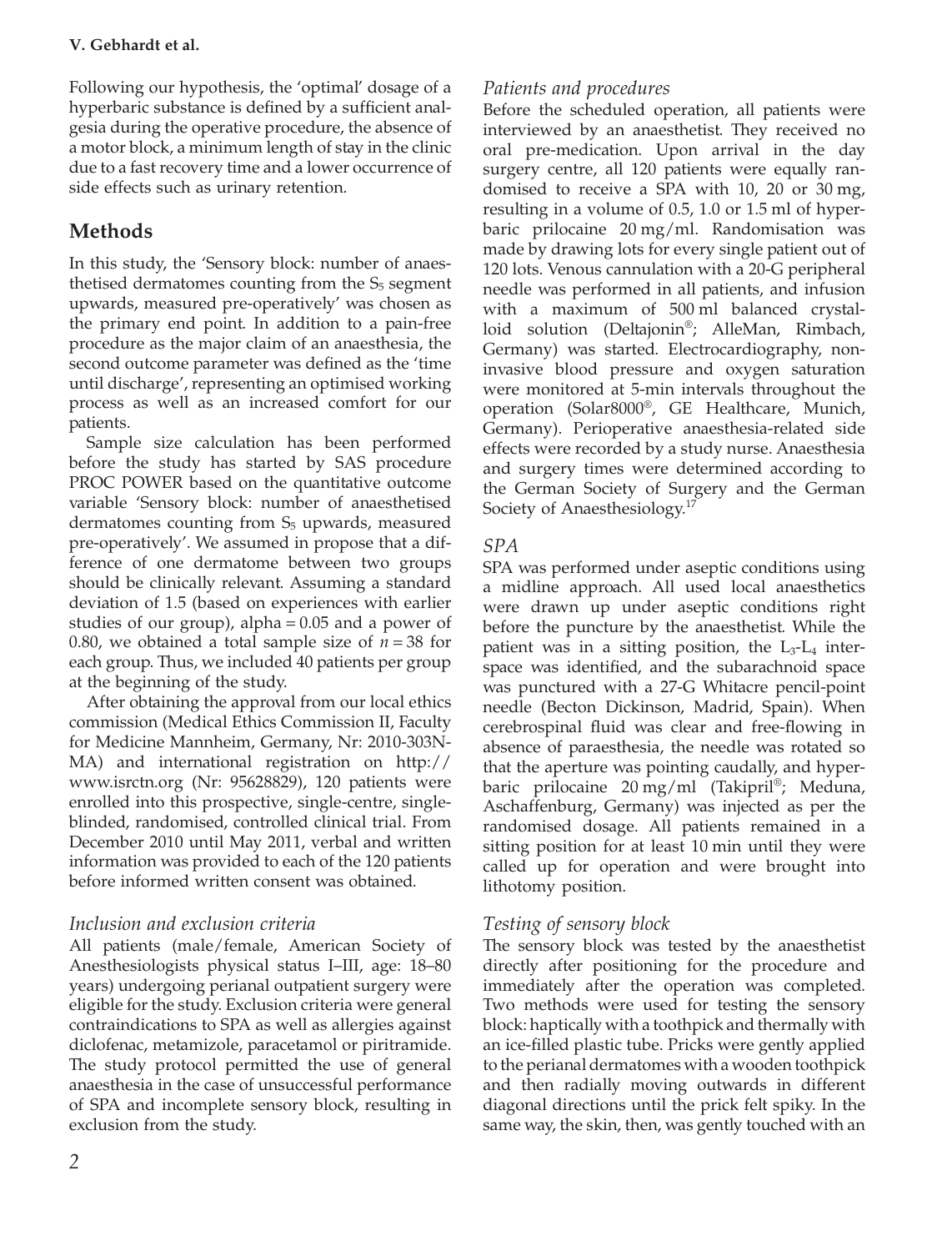ice-filled plastic tube until patients felt a temperature difference. The anaesthetised dermatomes were documented. Patients were eligible for the operation when a satisfactory sensory block had reached the  $S_5$ segment at the pre-operative testing.

## *Testing of motor block*

The motor block was also assessed in two ways: first, the patient's ability to transfer themselves with or without assistance from the stretcher where the SPA was applied to the operation table (options: yes/no). Additionally, the motor block was measured by using the modified Bromage score:  $0 = no motor$ block;  $1 =$  unable to lift the extended leg in the hips;  $2 =$  unable to flex hips and knees but still able to flex ankles;  $3 =$  complete motor block of the lower extremity.<sup>6,18</sup> The motor block was tested after patients were called up for the operation (at least 10 min after intrathecal injection) and immediately when the operation was finished.

### *Operative procedures*

If patients pre-operatively requested to sleep during the procedure, propofol 10 mg/ml (Propofol®; Fresenius Kabi, Bad Homburg, Germany) with a maximum dose of 1 mg/kg of body weight was injected until a mild level of sedation was reached, an Observer's Assessment of Alertness/Sedation score of 4–5.<sup>19</sup> Oxygen was applied at a flow rate of 8 l/min via an oxygen mask, and oxygen saturation, as well as semi-quantitative carbon dioxide detection, was closely monitored to ensure adequate respiration (Primus®; Draeger, Luebeck, Germany).

All procedures were performed on an outpatient basis. Therefore, patients were only suitable if the operation was limited to the perianal skin, the wound not larger than  $4 \text{ cm} \times 5 \text{ cm}$  and the incision involved no more than one segment of the anus.

## *Post-operative procedure and discharge*

After the operational procedure, all patients were transferred to a recovery room for further cardiorespiratory monitoring (Dash3000®, GE Healthcare, Munich, Germany) until the decay of the SPA. In preparation for discharge, light meals and drinks were offered. The time until the first food and drink intake, until spontaneous micturition and until patients were able to get up on their own without any help, were recorded. Patients were eligible for discharge when they reached an Aldrete score of 10, when they were able to get up alone and had voided.<sup>20</sup>

| Table for the administration of analgesia. |          |                                                  |  |  |  |
|--------------------------------------------|----------|--------------------------------------------------|--|--|--|
| Step                                       | VAS      | Medication                                       |  |  |  |
| $\Omega$                                   | $0 - 2$  | No additional medication                         |  |  |  |
|                                            | $3 - 4$  | 1000 mg paracetamol<br>or<br>1000 mg metamizole  |  |  |  |
| 2                                          | $5 - 6$  | 1000 mg paracetamol<br>and                       |  |  |  |
| З                                          | $7 - 10$ | 1000 mg metamizole<br>1000 mg paracetamol<br>and |  |  |  |
|                                            |          | 1000 mg metamizole<br>and<br>7.5 mg piritramide  |  |  |  |

Diclofenac was the only drug given routinely (100 mg suppository at the end of surgery). All other analgesics were given on demand only. When pain was persistent in patients with a VAS score of 7–10, the dosage of piritramide could be increased. VAS, visual analogue scale.

## *Analgesics consumption*

As a standard post-operative analgesic regimen, all patients received 100 mg diclofenac (Voltaren®; Novartis Pharma GmbH, Nuremberg, Germany) in the form of suppository at the end of surgery. In the recovery room, additional analgesics were administered according to an appointed analgesia regimen on demand only (Table 1). We assessed the maximum pain experienced using an 11-point visual analogue scale (0, no pain; 10, worst pain imaginable) in case of occurring pain. We documented the occurrence of pain and the amount of analgesics given.

### *Statistics*

For statistical analysis, the SAS System (release 9.2; SAS Institute, Cary, NC, USA) was used. Differences between the three dosage groups were tested using a one-way analysis of variance (ANOVA), Kruskal– Wallis test, chi-squared test or Fisher's exact test, as appropriate. Two unpaired samples were compared by Mann–Whitney *U*-test or chi-squared test. In order to compare two paired samples, Wilcoxon test has been used.

Quantitative data that are approximately normally distributed are presented as mean values  $\pm$ standard deviation. The median, together with the range, is given if the data are skewed or ordinally scaled. Test results with *P* < 0.05 were considered as statistically significant. Data were analysed on an intention to treat basis.

# **Results**

One hundred and twenty patients were enrolled during the study period. The performance of SPA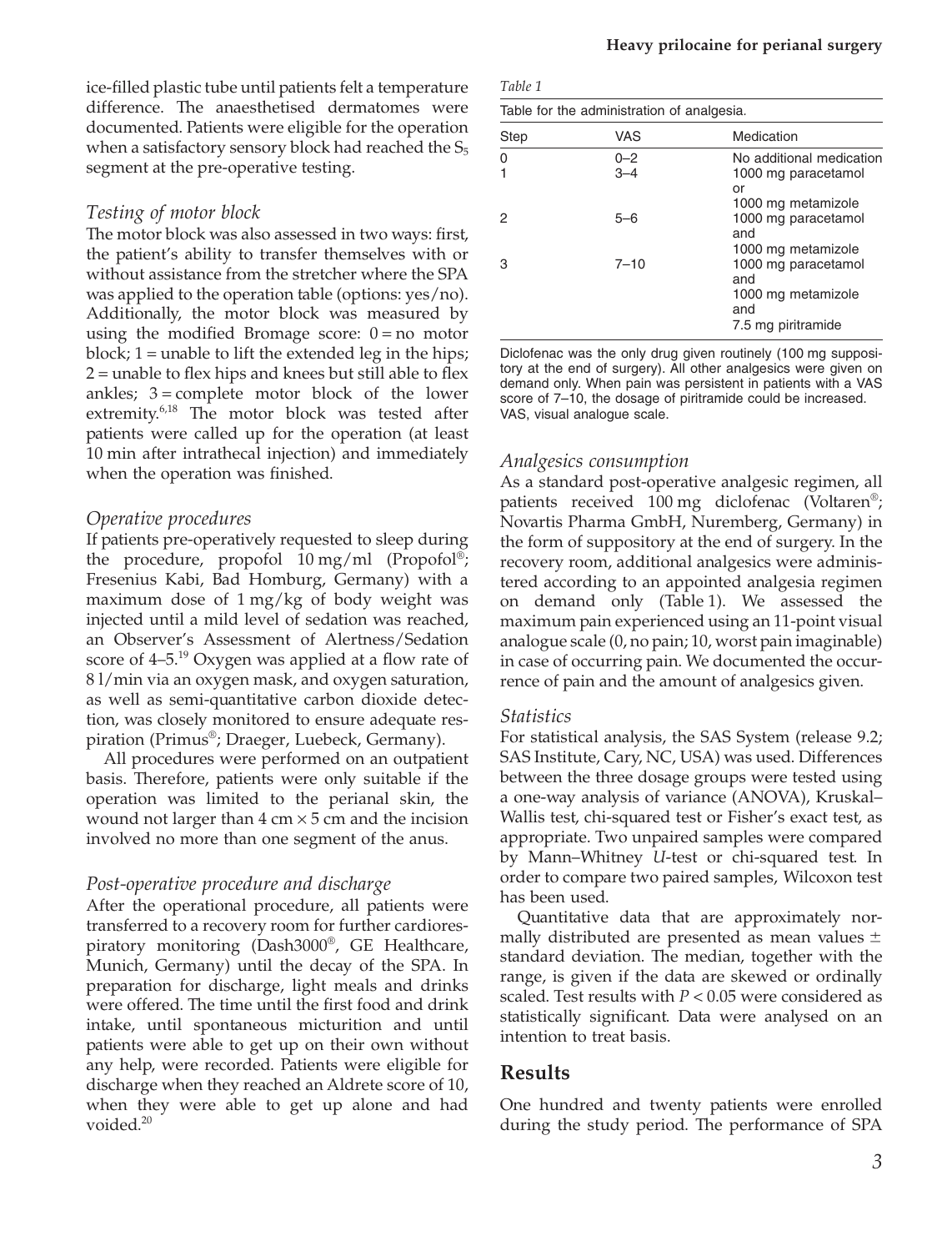was not possible in four patients (3.3%) because of adverse anatomical conditions, and they received a general anaesthesia. Finally, a total of 116 patients could be included in analysis (10 mg: *n* = 38, 20 mg: *n* = 39 and 30 mg: *n* = 39).

# *Demographic data*

Fifty-eight male and fifty-eight female patients were included. The patients had an average age of 43.3  $\pm$  12.5 years, a body height of 173  $\pm$  9 cm and a body weight of 80  $\pm$  17 kg, resulting in a body mass index of  $26.5 \pm 4.7$  kg/m<sup>2</sup>. The diagnosis, which made surgical treatment necessary, were fissures (*n* = 55), condylomas (*n* = 24), fistula (*n* = 18), haemorrhoids  $(n = 8)$  and others  $(n = 11)$ ; Table 2).

# *SPA*

The performance of the operative procedure in SPA was possible in 114/116 (98.3%) patients. Two patients suffered from pain, both of them received additional medication so that procedures could be finished pain freely. A general anaesthesia was not necessary. One patient received 10 mg of hyperbaric prilocaine 20 mg/ml resulting in a sensory block to the S4 segment. After insertion of the speculum, the patient claimed to suffer from pain, so she received 0.1 mg of fentanyl and 2 mg of midazolam intravenously. Pain was described more like an unpleasant intestinal discomfort ('pressure'), not as nociceptive pain.

A second patient with perianal condylomas received 20 mg of hyperbaric prilocaine 20 mg/ml and was pre-operatively tested to have a sensory

Demographic data of patients receiving a spinal anaesthesia (SPA) with 10, 20 and 30 mg hyperbaric prilocaine 20 mg/ml. Mean and standard deviation*.*

| Dosage of hyperbaric                                                                                     | 10 mg             | 20 mg                   | 30 mg             |
|----------------------------------------------------------------------------------------------------------|-------------------|-------------------------|-------------------|
| prilocaine 20 mg/ml                                                                                      | $(n=38)$          | $(n=39)$                | $(n = 39)$        |
| Sex (male: female)                                                                                       | 21:17             | 17:22                   | 20:19             |
| Age (years)                                                                                              | $46.6 \pm 12.5$   | $41.3 \pm 11.7$         | $41.8 \pm 12.8$   |
| Body height (cm)                                                                                         | $174 \pm 8$       | $174 \pm 9$             | $171 \pm 9$       |
| Body weight (kg)                                                                                         | $82 \pm 17$       | $79 \pm 15$             | $77 \pm 17$       |
| BMI $(kq/m2)$                                                                                            | $27.1 \pm 4.7$    | $26.2 \pm 4.9$          | $26.2 \pm 4.5$    |
| Indications<br><b>Fissures</b><br>Condyloma<br>Fistula<br>Haemorrhoids<br>Others<br>Operative procedures | 18<br>6<br>7<br>6 | 18<br>10<br>4<br>3<br>4 | 19<br>8<br>7<br>4 |
| Excisions                                                                                                | 19                | 18                      | 16                |
| Fissurectomy                                                                                             | 18                | 18                      | 19                |
| Milligan-Morgan                                                                                          | 1                 | 3                       | 4                 |

BMI, body mass index.

block to the  $S_2$  segment. For the resection of perianal condylomas, the SPA worked well. Intravaginally located condylomas were found as a random diagnosis during the operation. As the patient received propofol for sedation, the dosage was increased up to 160 mg. Additional analgesics were not necessary.

# *Operative procedures*

Twelve patients received propofol 10 mg/ml for sedation. There has been no significant difference regarding dosage groups, dosages of propofol or sex  $(P \ge 0.2264)$ . The procedures were equally distributed in the dosage groups  $(P = 0.8041;$  Table 2). The mean duration of procedures was  $11 \pm 5$  min; no difference between the dosage groups could be detected (Table 4).

# *Sensory block*

The expansion of the sensory block gained with an increasing amount of applied local anaesthetics. The differences between the three dosage groups were highly significant pre- and post-operatively (each *P* < 0.0001; Kruskal–Wallis test). There were no statistically significant differences regarding the number of anaesthetised dermatomes pre- or postoperatively measured (Table 3). Both very young and elderly patients were included in the study. So we analysed if the age affects the expansion of the sensory block by using the Spearman correlation coefficients. We could not detect an effect of the age regarding the sensory block expansion (preoperative: *r* = 0.02592, *P* = 0.7852; post-operative:  $r = 0.02589$ ,  $P = 0.7922$ ).

## *Motor block*

Pre-operatively, the motor block also gained with an increased dosage. Similar results were obtained for the motor block measured post-operatively: There was no statistically significant difference between pre- and post-operative Bromage scores (both 10 and 20 mg: *P* = 0.5000; 30 mg: *P* = 1.0000). With an increasing dosage, fewer patients were able to move without help from the stretcher to the operation table and back (Table 3; Fig. 1).

## *Recovery times*

The times for voiding and discharge were significantly prolonged with an increasing dosage applied  $(P < 0.0001$  and  $P = 0.0039$ , respectively; derived by one-way ANOVAs; see Table 4). The discharge times for patients in the 10 mg group were on average about 20 and 30 min earlier compared with the 20 mg and 30 mg group.

*Table 2*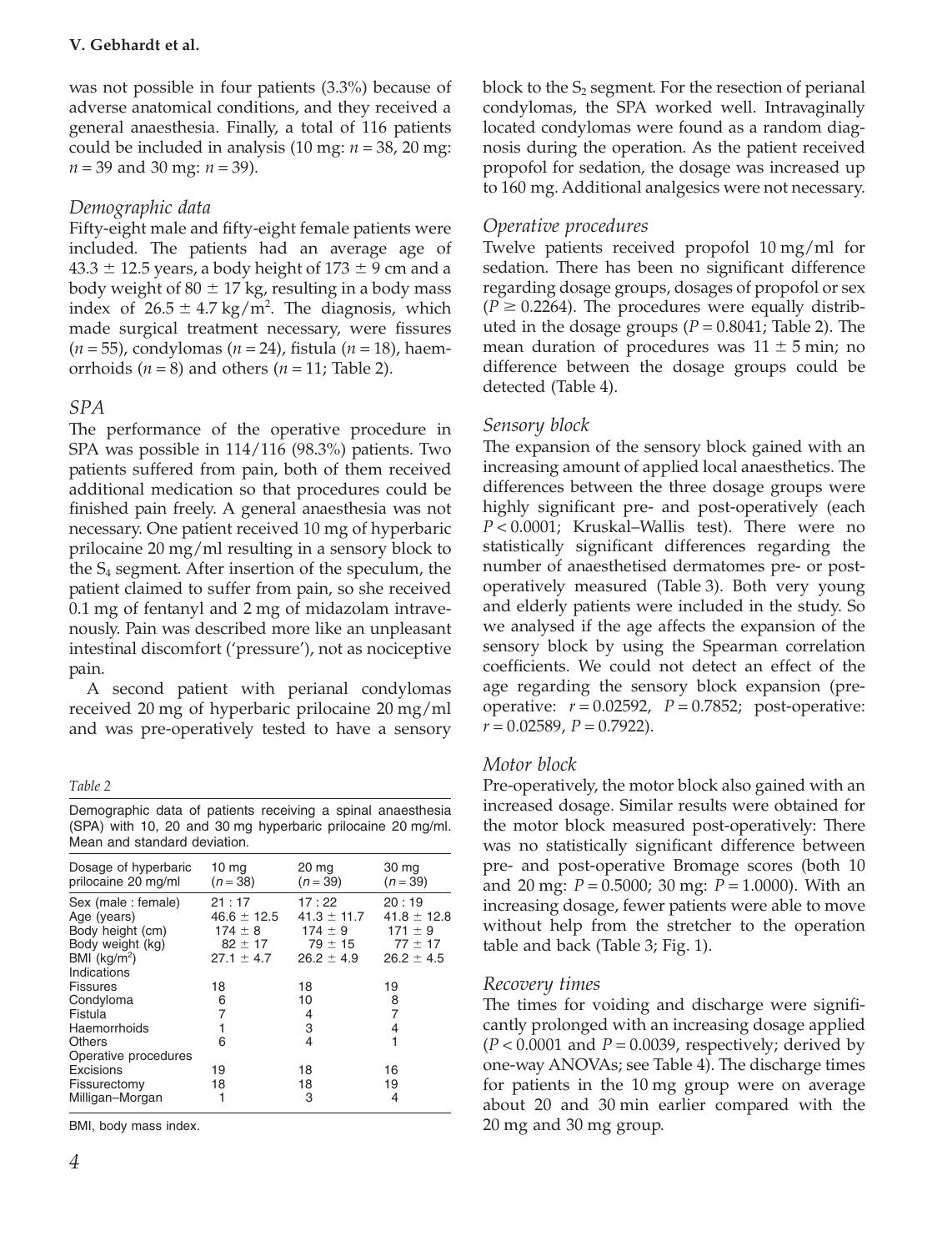| Sensory and motor block in correlation to the applied dosage of hyperbaric prilocaine 20 mg/ml.                         |                                |                     |                   |                                                                                                        |  |  |
|-------------------------------------------------------------------------------------------------------------------------|--------------------------------|---------------------|-------------------|--------------------------------------------------------------------------------------------------------|--|--|
| Dosage of hyperbaric prilocaine 20 mg/ml                                                                                | 10 <sub>mg</sub><br>$(n = 38)$ | 20 mg<br>$(n = 39)$ | 30 mg<br>$(n=39)$ | P values                                                                                               |  |  |
| Sensory block: number of anaesthetised dermatomes<br>counting from $S_5$ upwards (pre-operatively)                      | $3(1-6)$                       | $4(2-6)$            | $5(3-7)$          | P < 0.0001<br>10 vs. 20 mg: $P = 0.0032$<br>20 vs. 30 mg: $P < 0.0001$<br>10 vs. 30 mg: $P < 0.0001$   |  |  |
| Sensory block: number of anaesthetised dermatomes<br>counting from $S_5$ upwards (post-operatively)                     | $3(1-6)$                       | $3(2-6)$            | $5(3-7)$          | P < 0.0001<br>10 vs. 20 mg: $P = 0.0004$<br>20 vs. 30 mg: $P < 0.0001$<br>10 vs. 30 mg: $P = 0.0001$   |  |  |
| Motor block: Bromage score 0/1/2/3 (pre-operatively)                                                                    | 35/3/0/0                       | 31/7/1/0            | 21/12/4/2         | $P = 0.0002$<br>10 vs. 20 mg: $P = 0.1106$<br>20 vs. 30 mg: $P = 0.0111$<br>10 vs. 30 mg: $P = 0.0001$ |  |  |
| Motor block: Bromage score 0/1/2/3 (post-operatively)                                                                   | 37/1/0/0                       | 33/5/1/0            | 22/11/3/3         | P < 0.0001<br>10 vs. 20 mg: $P = 0.0521$<br>20 vs. 30 mg: $P = 0.0049$<br>10 vs. 30 mg: $P < 0.0001$   |  |  |
| Patients who were able to move from the stretcher<br>to the operation table without help 'yes/no'<br>(pre-operatively)  | 36/2                           | 36/3                | 26/13             | $P = 0.0008$<br>10 vs. 20 mg: $P = 1.0000$<br>20 vs. 30 mg: $P = 0.0050$<br>10 vs. 30 mg: $P = 0.0019$ |  |  |
| Patients who were able to move from the operation<br>table to the stretcher without help 'yes/no'<br>(post-operatively) | 38/0                           | 37/2                | 29/10             | $P = 0.0004$<br>10 vs. 20 mg: $P = 0.4935$<br>20 vs. 30 mg: $P = 0.0121$<br>10 vs. 30 mg: $P = 0.0010$ |  |  |
| Patients announced pain in recovery room 'yes/no'                                                                       | 8/30                           | 16/23               | 15/24             | $P = 0.1315$<br>10 vs. 20 mg: $P = 0.0585$<br>20 vs. 30 mg: $P = 0.8170$<br>10 vs. 30 mg: $P = 0.0952$ |  |  |
| Required step of the standardised analgesia scheme to<br>reach VAS 2 or lower 0/1/2/3                                   | 30/7/1/0                       | 23/15/1/0           | 24/15/0/0         | $P = 0.2406$                                                                                           |  |  |

Quantitative variables are given by median and range, qualitative parameters by absolute frequencies. VAS, visual analogue scale.



*Table 3*

*Fig. 1. Motor block. Pre-operative Bromage score in association to the applied dosage of hyperbaric prilocaine 20 mg/ml. (P* = *0.0002, see Table 3)*

A statistically significant dependence from dosage could not be detected, neither for times for food and fluid intake nor for the occurrence of pain. However, pain occurred earlier in the 10 mg group than in the 30 mg group  $(P = 0.0427)$ , Table 4).

#### *Analgesics consumption*

39/116 patients announced pain in the recovery room, of that more women than men (43% vs. 24%,  $P = 0.0306$ ). The demand of additional analgesics was comparable in all dosage groups. There has been no significant difference between the groups (Table 3).

### *Complications and adverse side effects of SPA*

No life-threatening complications were observed. Hypotonia and bradycardia requiring treatment occurred in 5/116 patients. In all cases, these incidents happened after puncture before application of the local anaesthetics. None of the patients suffered from urinary retention.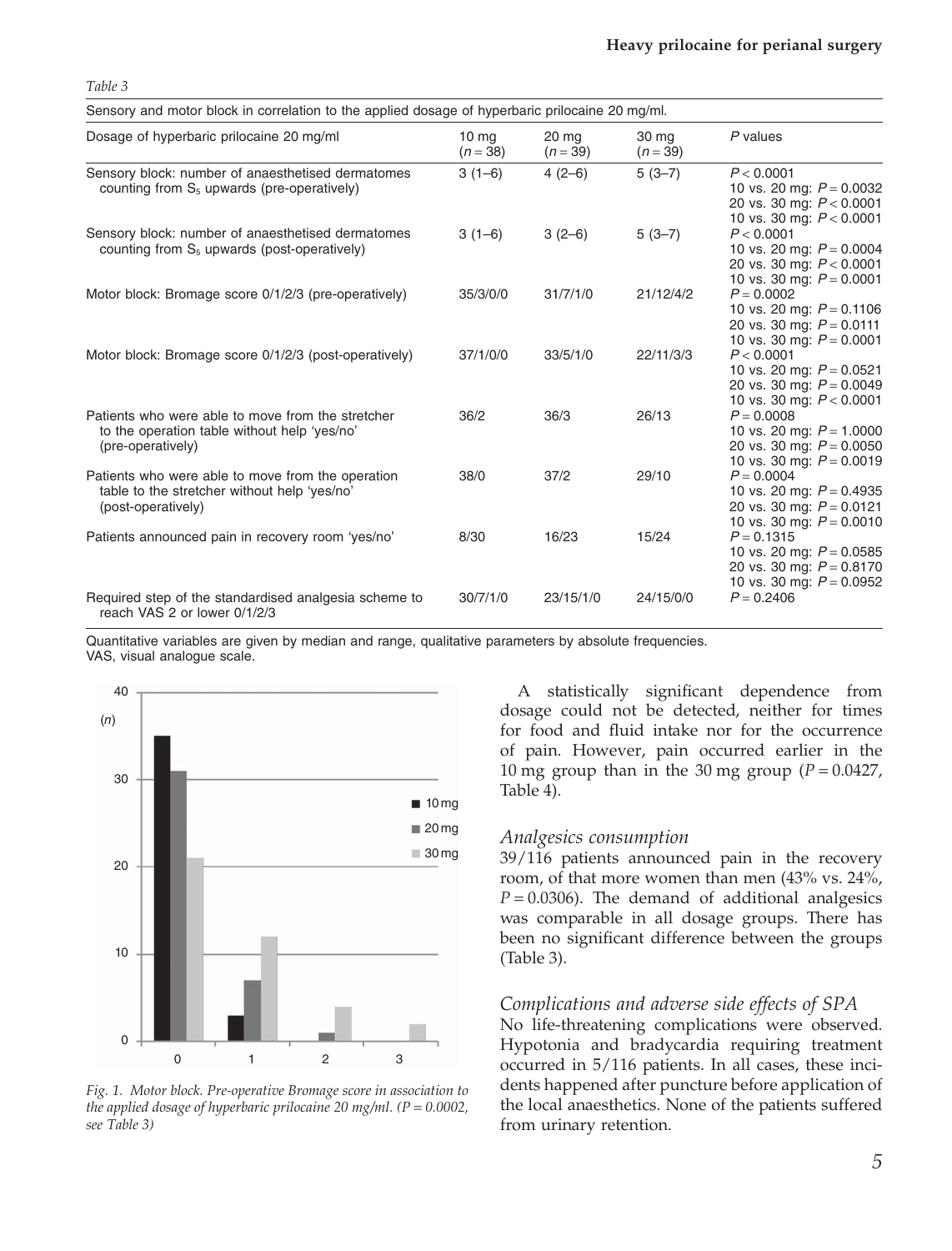| Duration of procedures and recovery times.                              |                                                                                                    |                                                                                                    |                                                                                                    |                                                                                                                                                                                                                  |  |  |
|-------------------------------------------------------------------------|----------------------------------------------------------------------------------------------------|----------------------------------------------------------------------------------------------------|----------------------------------------------------------------------------------------------------|------------------------------------------------------------------------------------------------------------------------------------------------------------------------------------------------------------------|--|--|
| Applied dosage of hyperbaric<br>prilocaine 20 mg/ml                     | 10 mg $(n = 38)$                                                                                   | 20 mg $(n = 39)$                                                                                   | 30 mg $(n = 39)$                                                                                   | P values (ANOVA or t-test)                                                                                                                                                                                       |  |  |
| Duration of procedures<br>Food and fluid intake<br>Voiding<br>Discharge | $13 \pm 7(5 - 36)$<br>$80 \pm 23(45 - 125)$<br>$173 \pm 31 (108 - 237)$<br>$199 \pm 39(132 - 341)$ | $11 \pm 4 (5 - 20)$<br>$88 \pm 29(44 - 160)$<br>$193 \pm 38 (90 - 250)$<br>$219 \pm 47(120 - 410)$ | $11 \pm 4(3 - 25)$<br>$102 \pm 94(40 - 140)$<br>$211 \pm 33(150 - 289)$<br>$229 \pm 32(166 - 304)$ | $P = 0.3805$<br>$P = 0.5064$<br>P < 0.0001<br>10 vs. 20 mg: $P = 0.0149$<br>20 vs. 30 mg: $P = 0.0162$<br>10 vs. 30 mg: $P < 0.0001$<br>$P = 0.0039$<br>10 vs. 20 mg: $P = 0.0273$<br>20 vs. 30 mg: $P = 0.2725$ |  |  |
| Pain                                                                    | $168 \pm 36 (122 - 225)$<br>$n=8$                                                                  | $195 \pm 47 (120 - 255)$<br>$n = 15$                                                               | $205 \pm 33(145 - 255)$<br>$n = 14$                                                                | 10 vs. 30 mg: $P = 0.0011$<br>$P = 0.1214$<br>10 vs. 20 mg: $P = 0.1326$<br>20 vs. 30 mg: $P = 0.4915$<br>10 vs. 30 mg: $P = 0.0427$                                                                             |  |  |

Times from intrathecal application of hyperbaric prilocaine 20 mg/ml in minutes. Variables are given by mean, standard deviation and range

ANOVA, analysis of variance.

## **Discussion**

After the recent introduction of hyperbaric prilocaine 20 mg/ml into the German market, the aim of this current study was to determine the optimal dosage of this substance for patients undergoing minor perianal outpatient surgery. A rising number of ambulatory procedures lead to the development of a safe, reliable and sufficient anaesthesia method for this purpose. Compared with mepivacaine, the alternative, approved, medium long-acting hyperbaric local anaesthetic prilocaine seems to possess a shorter time of drug action and a lower rate of adverse side effects like TNS and may be, therefore, the preferable substance for ambulatory minor colorectal surgery.15,16 The finding of the lowest dosage prilocaine making the surgical procedures possible was the primary outcome parameter.

#### *General aspects of the study*

In this study, we could show that even low doses of hyperbaric prilocaine 20 mg/ml provide a safe and sufficient anaesthesia for minor perianal procedures. A limit of this study can be discussed in the lack of information concerning the assessment of TNS. As known from the literature, prilocaine induces by far lower incidences of TNS compared with mepivacaine or lidocaine. In their review article, Eberhart et al. described the incidences for TNS to be 16.9% for lidocaine, 19.1% for mepivacaine but only 1.7% for prilocaine. A similar rate was detected after bupivacaine with 1.1%, but because of the long drug action, bupivacaine is less

feasible for day surgery.<sup>16</sup> These data are supported by the results of a Cochrane Review. The relative risk to develop TNS after an SPA with mepivacaine or lidocaine compared with other local anaesthetics is claimed to be  $7.31^{15}$ 

Because of this fact, we dispensed with the evaluation of the TNS incidence in our study and focused on dosage finding.

#### *Sensory block and motor block*

The performance of SPA was successful in 116/120 patients and showed a comparable rate as in the study of Fuzier with a failure rate of 3.2%, defined as no sensory block.<sup>21</sup>

In our study, all patients had an adequate sensory block level for perianal surgery. These results are supported by data of Wassef et al. using successfully dosages of 1.5 mg hyperbaric bupivacaine 7.5 mg/ml. $^{6}$ 

A motor block can be an unlikely effect of a lowdose SPA. In the 30 mg group, significantly more patients suffered from a motor block compared with the groups with lower dosages.

In a study, Kazak et al. compared 1.5 vs. 6 mg with hyperbaric levobupivacaine 5 mg/ml and found a median Bromage score of 0 for the lowdosage and a score of 1 (range: 1–3) for the highdosage group.<sup>18</sup> Despite the fact that Kazak et al. used another substance, it is remarkable that in the 30 mg group of prilocaine, only 35.1% needed help for positioning compared with 100% of the high-dosage group of the study performed by Kazak et al.<sup>18</sup> This fact could indicate a better

*Table 4*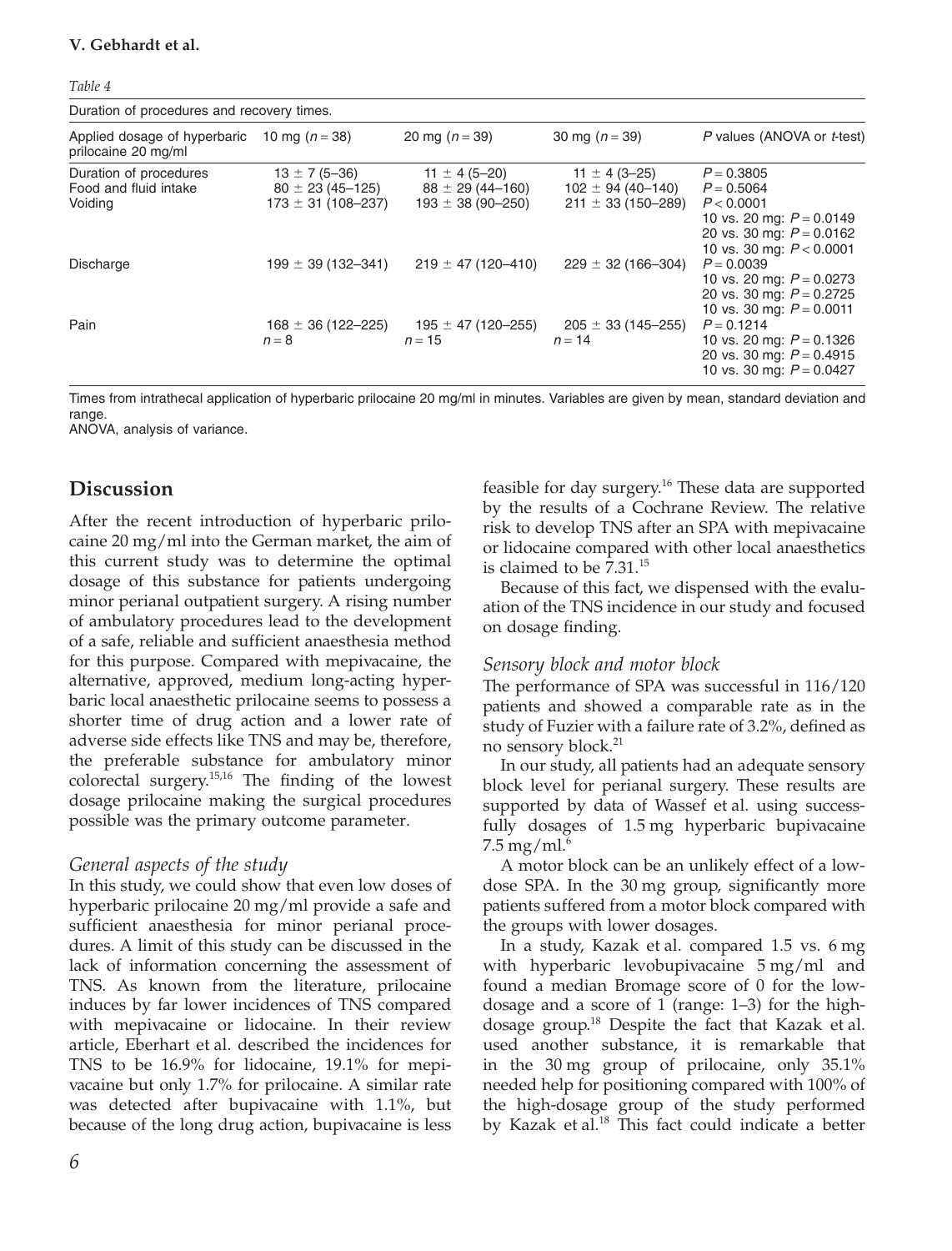mobility even for higher dosages of prilocaine 20 mg/ml compared with other local anaesthetics.

## *Recovery times*

We measured the period of time from intrathecal injection to spontaneous micturition as a necessary precondition for discharge from the day surgery centre. In a study comparing adverse side effects of different hyperbaric local anaesthetics, Hampl et al. found a median time to void from subarachnoid injection of 50 mg of hyperbaric prilocaine 20 mg/ml of 253 min.<sup>22</sup> Rätsch et al. found a time to spontaneous micturition of 306 min and a time to discharge of 308 min using 60 mg of hyperbaric prilocaine 20 mg/ml in patients undergoing lower limb surgery in an ambulatory setting.<sup>23</sup> Also, Camponovo et al. showed earlier voiding and discharge in lower dosages comparing 40 and 60 mg of hyperbaric prilocaine 20 mg/ml (voiding: 195 vs. 218 min, discharge:  $208$  vs.  $256$  min).<sup>24</sup> The results of these three studies are according to our data showing that time to void and discharge gains with an increasing dosage. In a previous study, Wassef et al. concluded that a restricted block to the desired area earlier points in time for voiding and ambulation made this dosage more suitable for these procedures in an ambulatory setting.<sup>6</sup>

### *Analgesics consumption*

33.6% of all patients required additional analgesics during their stay in the day surgery centre. While Schmittner et al. found that only 1/101 patients needed additional analgesics in the recovery room when using hyperbaric bupivacaine 5 mg/ml for minor perianal surgery, Rätsch et al. found no difference in patients' need for additional analgesics comparing the hyperbaric substances prilocaine 20 mg/ml and bupivacaine  $5 \text{ mg/ml}$  for SPA.<sup>7,23</sup> Although there is no significant difference, it is catching one's eyes that fewer people announce pain in the 10 mg group compared with both higher dosage groups. We had a closer look on that issue, but we could not detect any correlation explaining this finding.

### *Complications and adverse side effects of SPA*

In this study, five patients (4.3%) suffered from bradycardia and hypotension, but all before prilocaine was administered intrathecally. In earlier studies of our group, we found rates between 2% and 2.8%.<sup>7,25</sup> Kazak et al. found a rate of 0%.<sup>18</sup> The missing oral premedication may explain this phenomenon.

# **Conclusion**

Hyperbaric prilocaine 20 mg/ml can safely be applied in dosages of 10, 20 and 30 mg for SPA in colorectal surgery. Because of sufficient analgesia, missing motor block and shorter recovery times, 10 mg of hyperbaric prilocaine 20 mg/ml can be recommended for perianal outpatient surgery. Procedures should be limited to the perianal skin, the wound should not be larger than  $4 \times 5$  cm and the incision should not involve more than one segment of the anus, as well as the procedure should not last longer than 40 min.

*Conflicts of interest*: M. Schmittner received payments and travel funding for presenting parts of the study at the Annual Congress of the European Society of Regional Anaesthesia in Dresden, Germany (September 2011), at the Annual Congress of the German Society for Coloproctology in Munich, Germany (March 2012), at the Annual Congress of the German Society for Surgery in Berlin, Germany (April 2012) and at the Annual Congress of the German Society for Anaesthesiology in Leipzig, from Sintetica, Switzerland and Meduna, Aschaffenburg Germany (May 2012); V. Gebhardt received travel funding for presenting parts of the study at the 'Hauptstadtkongress für Anästhesie und Intensivmedizin' of the German Society for Anaesthesiology in Berlin, Germany (September 2011) from Meduna, Germany and at the Annual Congress of the European society of Anaesthesiology in Paris, France (June 2012) from Sintetica, Switzerland.; A. Herold: no conflicts of interests; C. Weiss: no conflicts of interests; A. Samakas: no conflicts of interests.

# **References**

- 1. Johanson JF, Sonnenberg A. The prevalence of hemorrhoids and chronic constipation. An epidemiologic study. Gastroenterology 1990; 98: 380–6.
- 2. Riss S, Weiser FA, Schwameis K, Riss T, Mittlböck M, Steiner G, Stift A. The prevalence of hemorrhoids in adults. Int J Colorectal Dis 2012; 27: 215–20.
- 3. Bleday R, Pena JP, Rothenberger DA, Goldberg SM, Buls JG. Symptomatic hemorrhoids: current incidence and complications of operative therapy. Dis Colon Rectum 1992; 35: 477– 81.
- 4. Smith LE. Ambulatory surgery for anorectal diseases: an update. South Med J 1986; 79: 163–6.
- 5. White PF, Eng M. Fast-track anesthetic techniques for ambulatory surgery. Curr Opin Anaesthesiol 2007; 20: 545–57.
- 6. Wassef MR, Michaels EI, Rangel JM, Tsyrlin AT. Spinal perianal block: a prospective, randomized, double-blind comparison with spinal saddle block. Anesth Analg 2007; 104: 1594–6.
- 7. Schmittner MD, Schreiber H, Janke A, Weiss C, Blunk J, Bussen DG, Luecke T. Randomized clinical trial of perianal